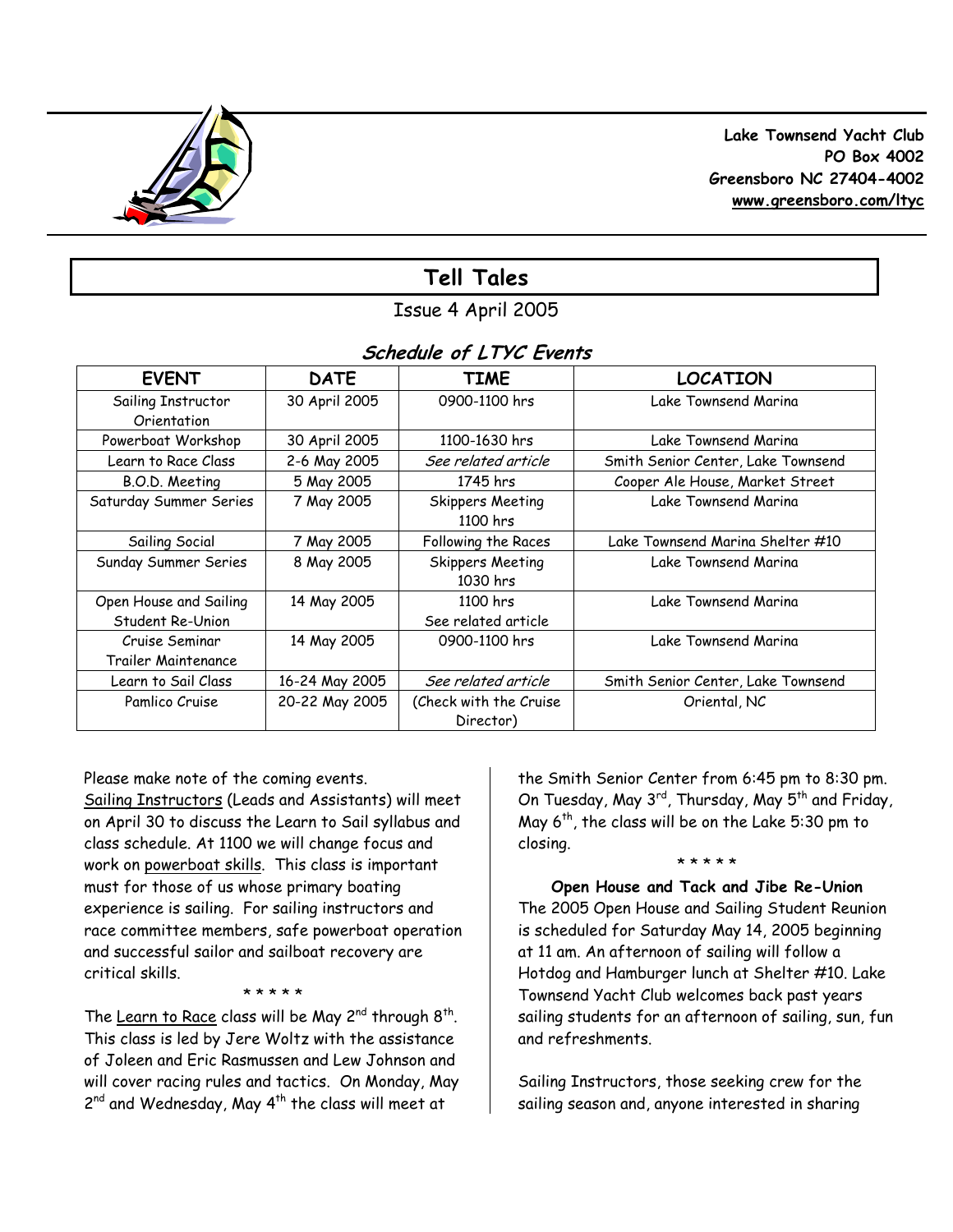their love of our sport with these new sailors should plan to attend. Volunteers are needed. Anyone willing to give their time please contact me.

All Club members are encouraged to participate as we welcome back our sailing students from the past two years.

### Randy Crum Membership Committee

**\* \* \* \* \*** 

#### **April Race Report**

For the first day of the Summer Series sailors were greeted with Northwest winds of 10-13 knots with puffs up to 16 that created abundant white caps and areas of black water. The Isotope fleet skippers formed the race committee for the day, under the direction of PRO Eric Rasmussen. Five boats took to the water for the first race to sail a triangular course. Johnson in his O'Day 19 suffered minor damage when his port shroud pulled a little too hard and cracked the inside of the cabin. Consequently, he retired from the race. For the rest of the fleet, Starling Gunn with Wendell Gundlach and Bill Grossie as crew finished first in the first race races, followed closely by the John Hemphill-Paul Leslie team, and David Young with crewmembers Kim Kirsh and John Russell. With the boats finishing within 2 minutes of each other in a 40 minute race, it is clear that these sailors are very competitive and closely matched in skills.

John Fragakis, who arrived too late for the first race, sailed away from the Scots in the second race. Gunn was second, then Hemphill and Young followed within a minute of one another.

Periods of clouds, gusty winds, and waves of dark clouds and sunshine marked the first day of the summer series. Despite the weather that ended in a cold front passing through with strong winds and a downpour, the day ended with the first social of the season.

Sunday's races were cancelled due to high winds and the PRO's good judgment.

Thank you to the members served on the race committee: Eric Rasmussen, PRO, Joleen Rasmussen, Ellen Duff, Davis Duff, Alan Wolf, Gene Moore and Tom Clark.

**\* \* \* \* \*** 

Meet the Lake Townsend Yacht Club Board!

This Month: Jeff Taylor

I have been a member of the Yacht Club for over 5 years. One day our current Commodore, Rudy Cordon, asked if I wanted to go sailing on his Catalina and from that point on I was hooked. I raced with Rudy for a season and bought my first sailboat, a Tanzer 16, from the Yacht Club. Rudy and I raced my boat that season and won  $3<sup>rd</sup>$  place in the Saturday Series. I purchased a 24ft Yankee Seahorse in South Carolina and spent the next 3 years restoring her. I now have my boat at Belews Creek and continue to enjoy sailing when I'm able. I enjoy woodworking and biking also. I look forward to becoming more involved within the Club and the fellowship that it brings.

\* \* \* \* \* \* \*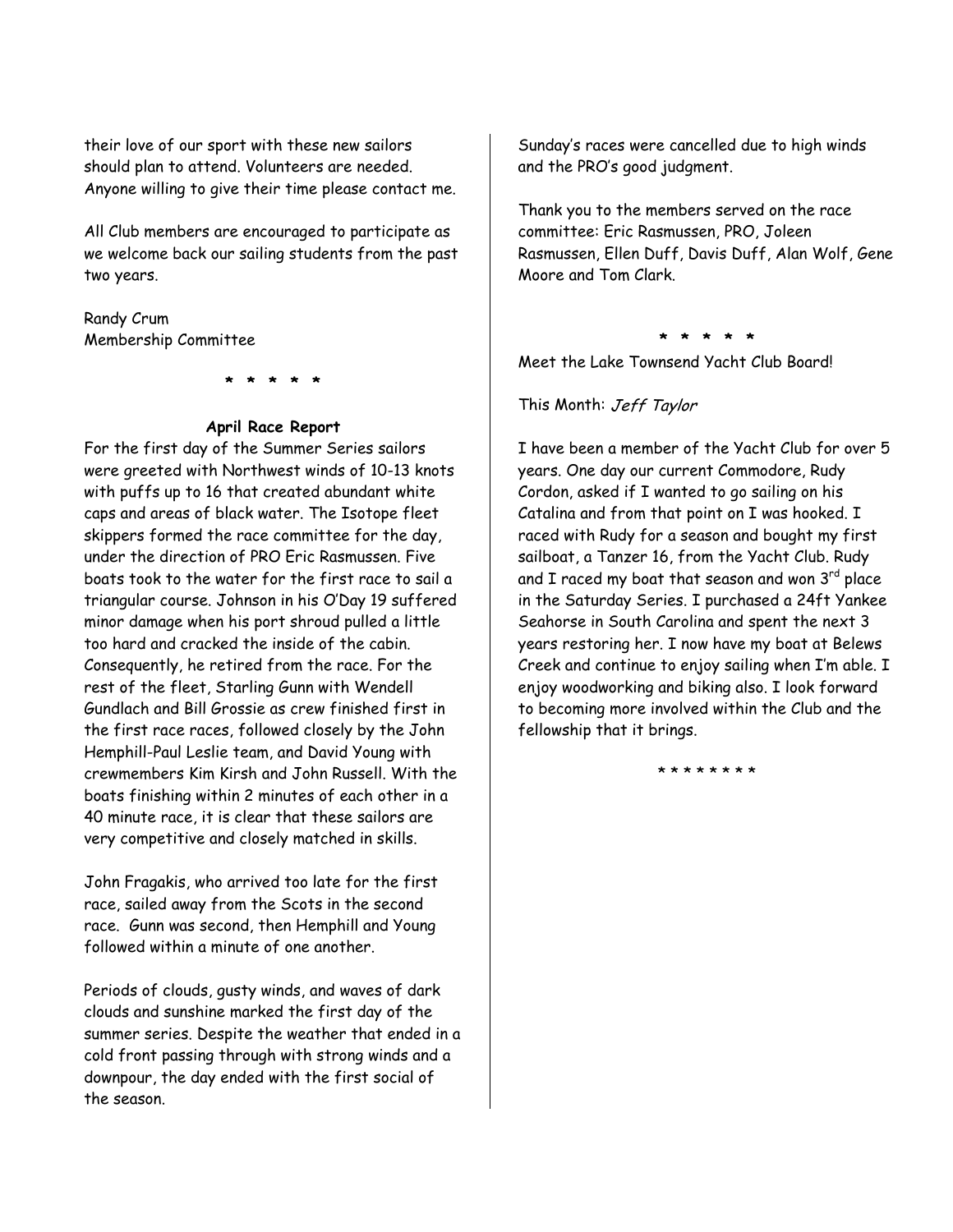## **SAILBOATS FOR SALE!**

#### **Mirage 5.5**

1984 Cabin Cruiser \$2,900. (Lots of Extras) Mirage 5.5 on Magictilt Trailer, (new wheels, hubs & bearings, w/ bearing buddies) 4.5 HP 2stroke Mercury Motor, with new spring assist Popup motor mount. Call Bill Snider at 336/349-6755.

#### **American 14.6 Sailboat**

Fiberglass construction with anodized spars, Harkin blocks, fiberglass-weighted centerboard, kick up rudder, and Dacron sails, and galvanized trailer with mast stanchion can seat four adults. \$1000.00 View it at

www.sailingsource.com/americansail/default.htm Call Randee Drake, 336 586-0181 or e-mail him at kb4qqj@mindspring.com

#### **16' Mistral & Trailer**

North Sails, Swing keel & rudder, Compass. Easy to Sail \$1,500.00 Call: Dave Varsik 336-712-9668

## **Lake Townsend Yacht Club Help Lines**

**Commodore Rudy Cordon 336-540-8848 Rudycordon@hotmail.com**

 **Ljohnson12@triad.rr.com**

 **kindredsouls@pipeline.com**

 **336 996-6734 R hunter-23@att.net** 

 **336 375-6465 rbc@triad.rr.com** 

 **pfcr4201@aol.com** 

 **336 668-2874 R lesliep@gborocollege.edu** 

 **336 282-6566 R David.Duff@analog.com** 

 **336 668-2874 R lesliej@leaders.ccl.org**

 **336 643-1730 R wgrossie@infionline.net** 

 **hemphillj@gborocollege.edu**

**Races/Property: Lewis Johnson (Vice Commodore) 336-656-4971 R** 

**Education: Jeff Taylor (Rear Commodore) 336 674-3887 R** 

**Cruising: Keith Smoot** 

**Membership:** Randy Crum

**Publicity/History: Pamela Reynolds (Secretary) 336 299-1948 R** 

**Social: Paul Leslie** 

**Finance: John Hemphill (Treasurer) 336 632-0864 R** 

**Junior Sailing: David Duff** 

**Mayor's Cup Regatta: Jean Leslie** 

**Newsletter/Directory: Bill Grossie** 

**Nominating: George Bageant 336 629-2750 R 336 626-1966 B gbageant@hotmail.com** 

**Webmaster: Steve Raper Steve.raper@greensboro-nc.gov** 

**SAYRA Web site: www.sayra-sailing.org US Sailing Web site: www.ussailing.org**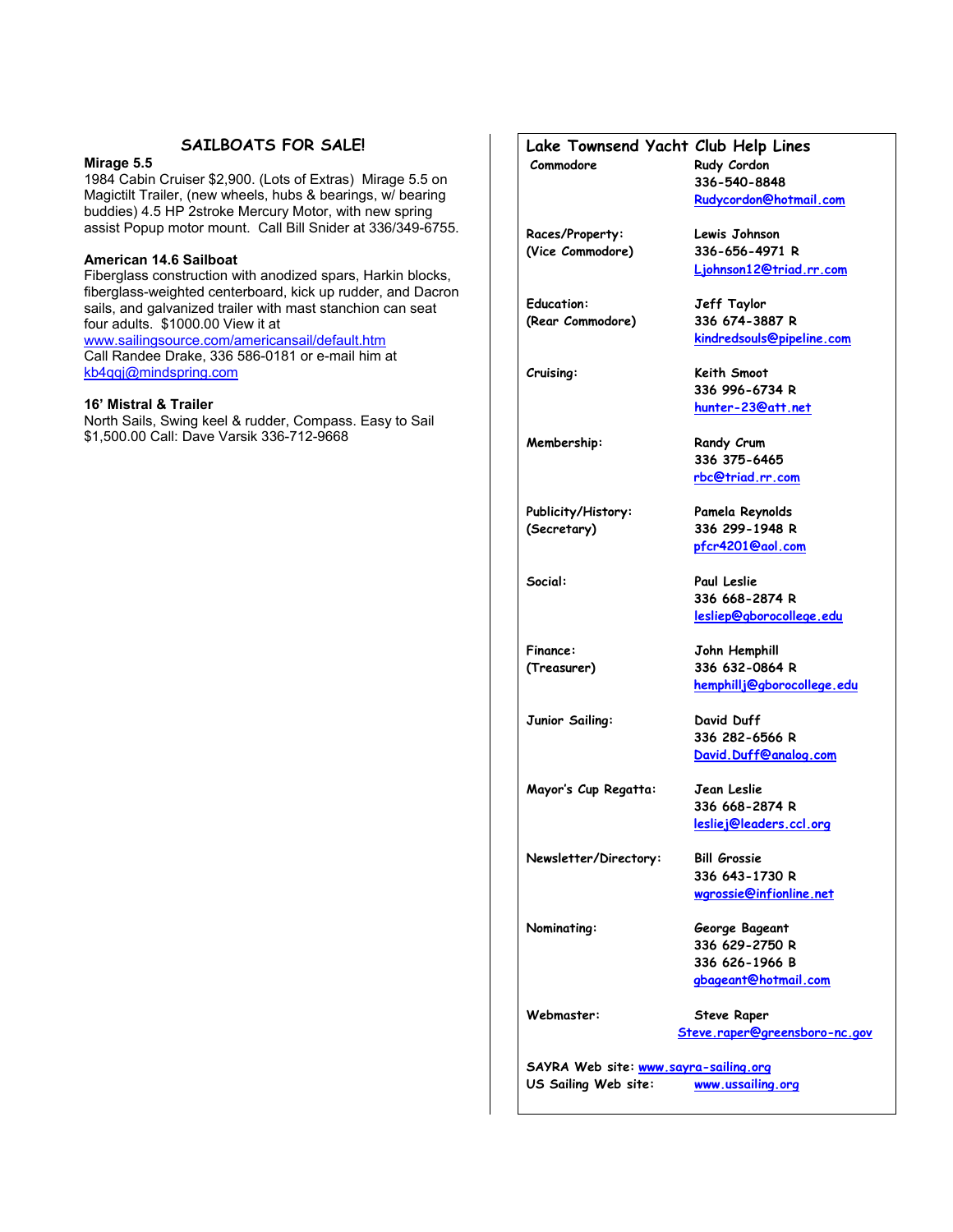### **Taking the strain out of towing**

 In the latest issue of Scots n' Water (the official publication of the Flying Scot Sailing Association) is an article concerning being towed in a long line of boats. If you've ever had a number of boats hanging off a



piece of hardware on your boat and wondered how many boats it will take to disengage that piece from your boat then here is an idea on how to completely unload the strain.

 The BBYRA (Barnegat Bay Yacht Racing Association) typically tows most boats to the race-course. This has become a ritual (and party) unto itself. Here is a piece from Peter's 'Towing at the BBYRA' article describing how they handle it.

 "Now to the fine art of tying up four of five Scots for a tow. Each boat has its' own towline. The unique thing is that, when done properly, individual boats do not bear the weight of either the boat in front or the boat behind. First, a bowline is tied to the bolt holding the lifting bridle by the mast. This attachment point is considered stronger and better for the boat that either the mast or bowplate. The line is then passed through the bow plate (to keep the boat centered) and then through the next boats' inverted

U on the rudder head (again to keep the boat from wandering on the tow). Then the line is tied to this boat's bowline at his bolt; it is not tied to the bolt itself but to the loop in the bowline. Done this way, when the line is pulled taught, the "pull" is straight from towline to towline and no one boat drags another."

 I think this is a great idea and could most likely be adapted for use by other classes. Thanks to Peter Sayia, FS 5508, for the great article

Steve Raper, Flying Scot 4051 (Baby)

## Outboard Motor Comparison

Many of us are getting into the cruising sailboats and as we all know, we need to have a reliable little outboard to get us in and out of the marina or to find the ideal overnight cove especially when we run out of wind. Let us be honest, we use the outboard when the wind blows below 1mph!

If you plan to buy a brand new outboard your price will range from about \$1300 to \$1600 for a 4 to 6 hp outboard, depending on the extras you may need. One important factor for me (as I get older) is the weight of the motor as the need to pull it up from the water or to take it out of the boat for the winter months and having to carry the motor around. Below you will find a very basic comparative chart on some popular models.

| Make    | Engine         | Weight   | Gear Shift  | Fuel Type | Price  |
|---------|----------------|----------|-------------|-----------|--------|
| Tohatsu | 6 hp/ 4 stroke | $55$ lbs | $F - N - R$ | Not mixed | \$1400 |
| Honda   | 5 hp/ 4 stroke | 60 lbs   | $F-N-R$     | Not mixed | \$1195 |
| Mercury | 5 hp/ 2 stroke | 45 lbs   | $F-N-R$     | Pre mixed | \$1395 |

Enjoy your cruising this year. See you around…. Rudy Cordon